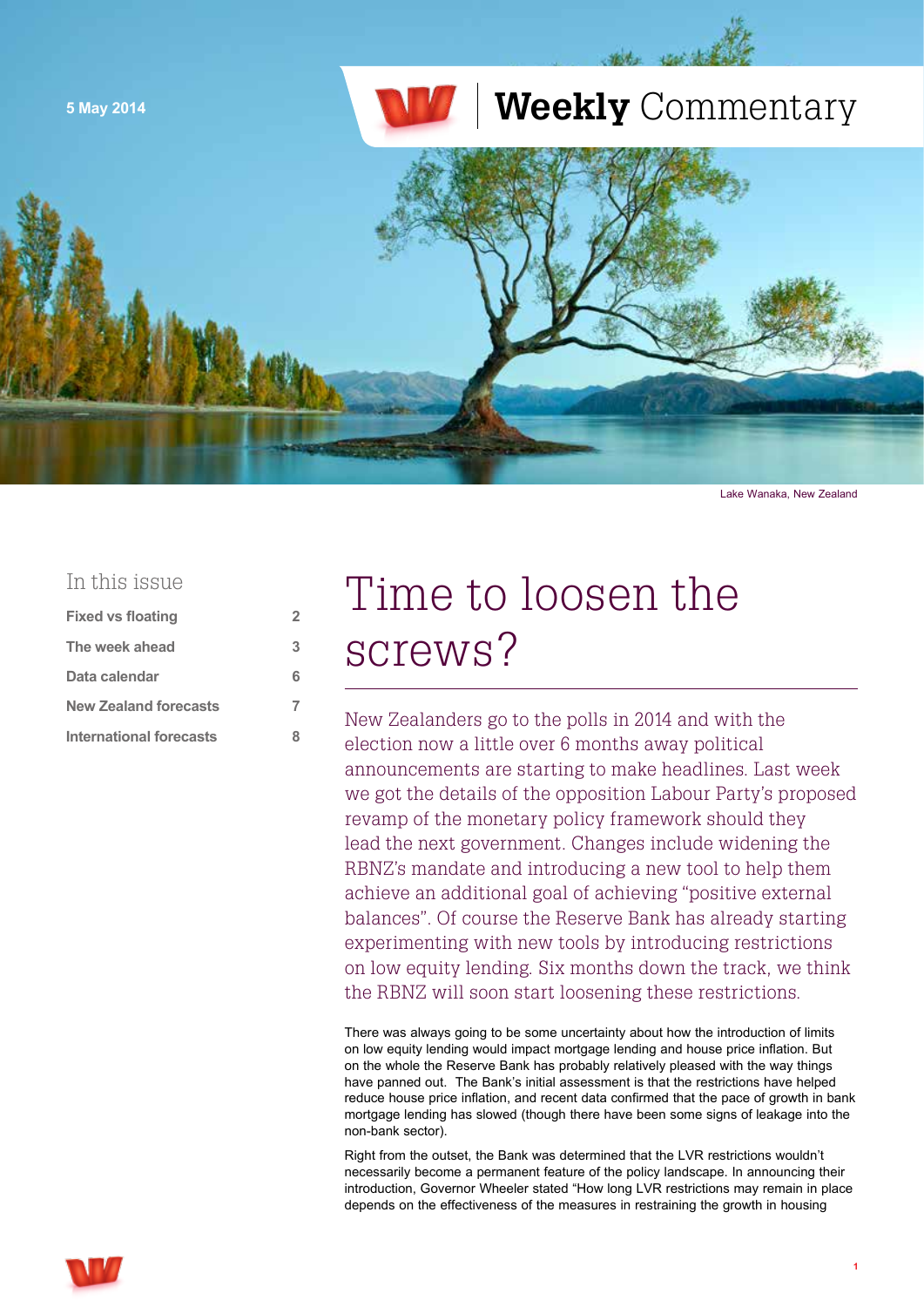# <span id="page-1-0"></span>Time to loosen the screws? continued

lending and house price inflation. LVR limits will be removed if there is evidence of a better balance in the housing market and we are confident that their removal would not lead to a resurgence of housing credit and demand". More recent communications have echoed this sentiment.

Data released last week showed that high LVR residential mortgage lending had fallen to just 4.8% in March (well below the 15% threshold the bank intended). We expect the RBNZ will loosen up but not remove the restrictions entirely, in order to get lending to first home buyers closer to the desired level. At the very least, there is likely to be substantial discussion of the impact the rules are having in the Bank's Financial Stability Review out on the 14th of May.

While it's probably a bit soon for changes to be announced in the FSR, eventually we expect the Reserve Bank will act to loosen the rules on low equity lending, and this is one factor feeding into our house price forecast. Easing the restrictions, combined with ongoing strength in net migration (annual net migration is running at close to 32,000 and we expect this to rise to a peak of just over 40,000 by the end of this year) should give the housing market bit of a leg up over the middle part of this year. But this will only be a temporary blip, and ultimately rising interest rates are set to slow the housing market substantially over the next few years.

Last week also saw the Labour party announce its proposed changes to the monetary policy framework in the build up to this year's election. There were three key proposals:

- Giving the RBNZ a dual mandate to target both inflation and "positive external balances" (a higher savings rate).
- Making Kiwisaver compulsory and, over time, increasing contribution rates to 9%.
- Giving the RBNZ the ability to vary compulsory Kiwisaver contribution rates through a new tool – the Variable Savings Rate (VSR).

Our take on the proposals was that while internally consistent, they are likely to have a relatively small effect on the winder economy. Importantly the Reserve Bank will still be required to maintain "stability in the general level of prices" (i.e. an inflation target of 2%) but this would now be done "…in a manner which

## **Fixed vs Floating** for mortgages

Floating mortgage rates usually work out to be more expensive for borrowers than short-term fixed rates, such as the six month rate. However, floating may still be the preferred option for those who require flexibility in their repayments.

For those who are looking to fix, there is little to gain from waiting. Fixed rates are more likely to rise than fall over the next few months.

Among the standard fixed rates, anything from six months to three years appears to offer similar value. Three-year rates are higher, but this is a fair reflection of where we think shorter-term rates are going to go over the next few years.

Fixing for four or five years may result in higher interest payments over the life of the loan than opting for shorter-term fixed rates. However, these longer-term fixed rates may still be preferred by those who are willing to pay for certainty.

### High LVR Lending After exemptions *High LVR Lending After exemptions*



best assists in achieving a positive external balance over the economic cycle" which could perhaps be defined by some numerical target for the current account balance. So the OCR would still be used to target inflation, and the VSR tool could be used to target savings.

Making Kiwisaver compulsory is likely to increase the national savings rate, though not by very much. Treasury research suggests the proposed compulsory Kiwisaver scheme (including increasing the employee contribution rate from 3% to 4.5%) could result in a lift national savings of about 0.6% of GDP. In theory, an increase in national savings rate (albeit a small one) should make NZ look like a less risky proposition to lenders, putting downward pressure on interest rates. But for the same reason, NZ dollars' might actually become more attractive (not less) to foreigners, despite the downward pressure on interest rates. Consequently, there won't necessarily be a long run affect on the NZ dollar.

Similarly we'd expect cyclical changes to the VSR to lead to only a small reduction in the amplitude of an OCR cycle. A back of the envelope calculation suggests a one percentage point increase in the VSR might be expected to reduce household consumption by around 0.2% of GDP – equivalent to a 10-15 basis point hike in the OCR. Certainly not large enough effects to spark a dramatic reversal in New Zealand's chronic current account deficit.



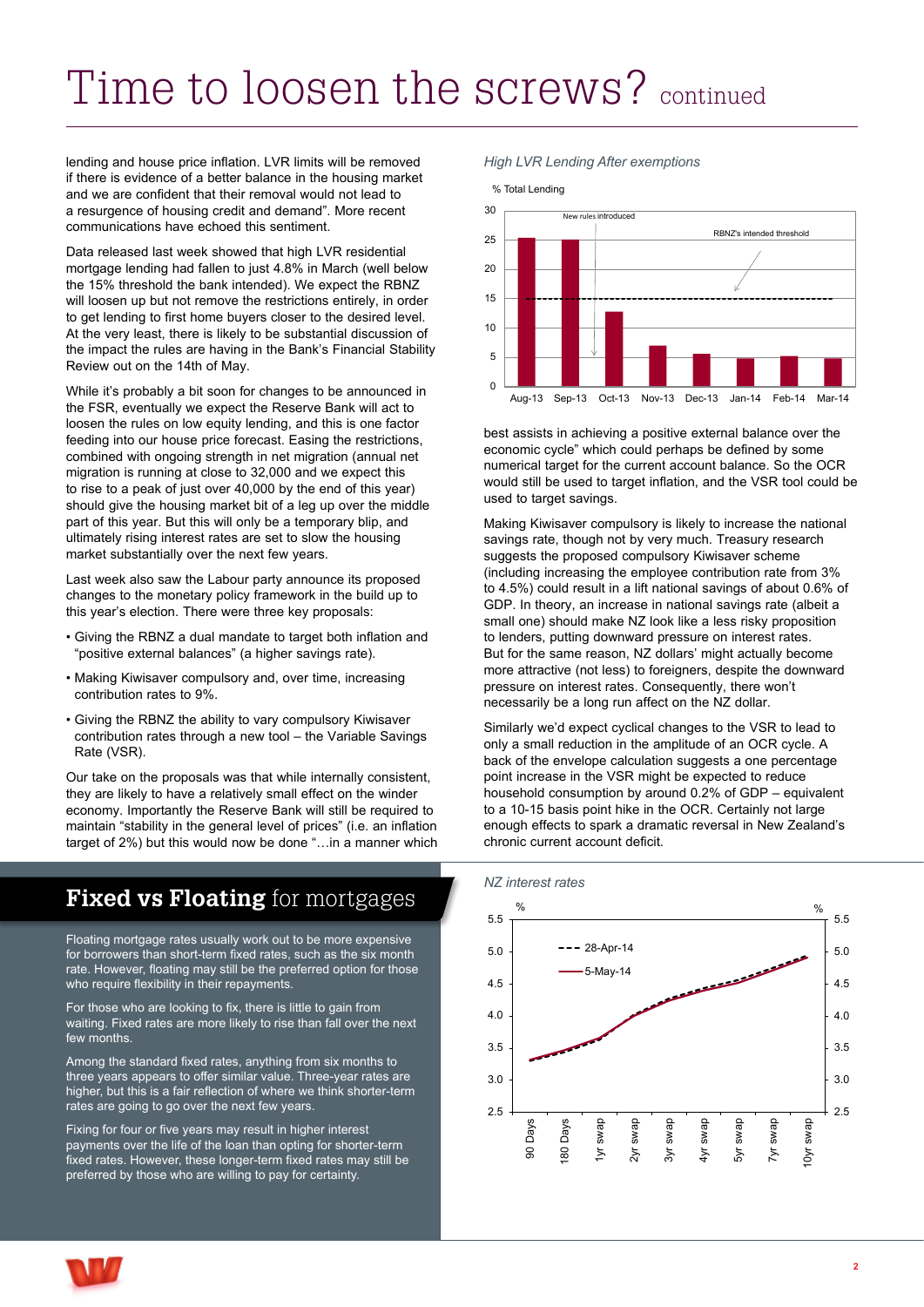#### <span id="page-2-0"></span>**NZ Q1 household labour force survey**

**May 7, Employment: Last: 1.1%, Westpac f/c: 0.5%, Mkt f/c: 0.6% Unemployment rate: Last: 6.0%, Westpac f/c: 5.8%, Mkt f/c: 5.8%**

- The New Zealand jobs market looks to be firmly in a growth phase, with firms now needing to expand their capacity as demand picks up and the Christchurch rebuild progresses. We expect a drop in the March quarter unemployment rate from 6.0% to 5.8%, which would be the lowest rate in five years.
- While our forecast of 0.5% growth in employment looks modest, we suspect that the combined 2.3% growth over the second half of last year (in tandem with a sharp rise in the labour force participation rate to a near-record high) overstated the pace of improvement. In any case, annual employment growth in the order of 3% looks commensurate with the pace of growth in the broader economy.

#### *Household labour force survey* **Household labour force survey**



#### **Aus Mar dwelling approvals May 5, Last: –5.0%, WBC f/c: –1.5% Mkt f/c: 1.5%, Range: –5.0% to 6.0%**

- The Feb report showed a 5% fall in approvals and the first signs that the surge which began in mid-2013 is starting to top out. Given Jan's surprisingly strong 6.9% jump and the seasonal issues that often see much greater volatility around this time of year, the broad picture appears to be of some flattening out at a high level (16.7k/mth, a 200k/yr pace).
- We expect Mar to provide further confirmation of a plateau, with approvals forecast to be down 1.5%mth. Again there is potential for a sharper pull back given the high level of 'high rise' projects in recent readings. However, the guidance from construction-related loan approvals is more mixed, with private dwelling approvals outstripping the number of owner-occupier loans but undershooting the surge in the total value of loans, including loans to investors.

#### *Dwelling approvals* **Dwelling approvals**



#### **NZ Q1 labour cost index**

#### **May 7, Private sector wages: Last: 0.6%, Westpac f/c: 0.5%, Mkt f/c: 0.5%**

- Private sector wage costs rose 1.7%yr in December compared to 1.6%yr in September - the first acceleration in the annual growth rate in two years. Given that wage inflation tends to evolve very slowly, even a small move such as this can be significant, though at this stage we can't be confident as to whether it marks the start of a new trend.
- We're expecting the annual pace to pick up to 1.8% in the March quarter. The degree of slack in the labour market is easing, and annual inflation has passed its low point – though it's not rising dramatically. Both of those factors should come to bear on wage growth over time – perhaps more so in the second half of this year, when a greater number of workers have their annual pay reviews.

#### *LCI and QES wages* **LCI and QES wages**



#### **Aus Mar trade balance, AUDbn May 6 Last: 1.2, WBC f/c: 0.9 Mkt f/c: 1.0, Range: 0.6 to 1.7**

- Australia's trade balance is forecast to be \$0.9bn in March. While a sizeable surplus, that is down from \$1.2bn in February. This would be the fourth consecutive monthly surplus following a run of 23 deficits that stretch back to January 2012.
- The import bill is forecast to be flat, implying a lift in volumes given that the AUD rose 1% in the month.
- Export earnings are forecast to decline by 1%. Commodity prices weakened in March, down 2.6% in AUD terms. Volumes may well be mixed, with iron ore and fuels potentially up, but coal and rural lower.

*Australia's trade balance: +\$1,200mn in Feb* **Australia's trade balance: +\$1,200mn in Feb**



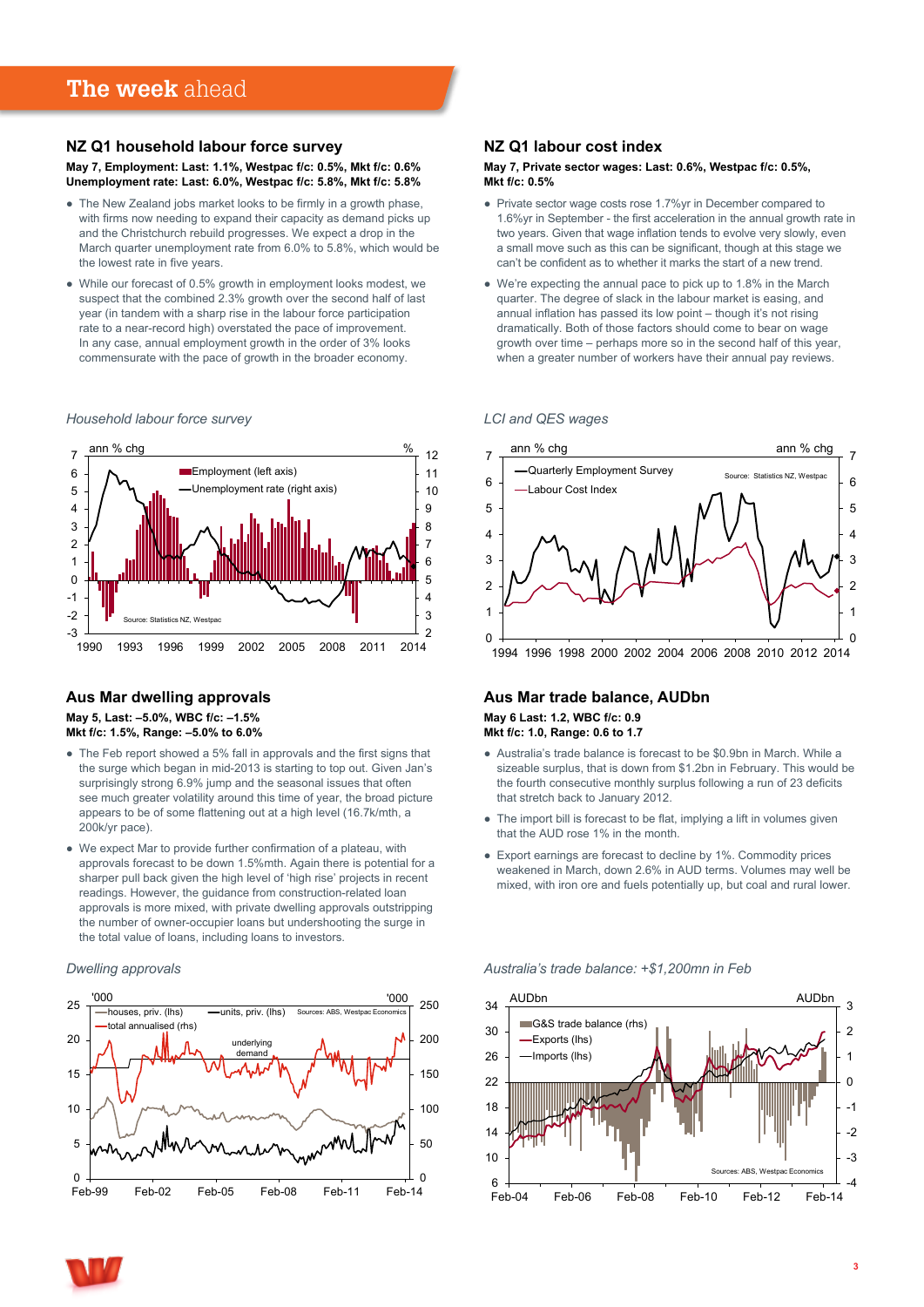#### **Aus RBA policy decision May 6, Last: 2.50%, WBC f/c: 2.50% Mkt f/c: 2.50%, Range: 2.50% to 2.50%**

- The RBA is expected to again leave the cash rate on hold at 2.50% at its May meeting and retain its explicit 'neutral' stance, with the Governor's statement accompanying the decision keeping the key line that "... the most prudent course is likely to be a period of stability in interest rates".
- The lower than expected Q1 CPI result has clearly eased some of the pressure for the RBA, effectively negating the concerns seen following Q4's upside surprise. That could see the Bank revisit some of its rhetoric around the AUD. However, it is likely to stay neutral on interest rates, with positives on current economic conditions offset by potential negatives for confidence.

#### *RBA cash rate: easing cycles* **RBA cash rate: easing cycles**



#### **Aus Q1 real retail sales May 7, Last: 0.9%, WBC f/c: 1.5% Mkt f/c: 1.6%, Range: 0.9% to 2.0%**

*Quarterly retail volumes and prices* **Quarterly retail volumes and prices**

- Despite an expected soft finish for the Mar month, retail sales are set to post a strong quarter. The high base from previous monthly gains means nominal sales will be up 2%qtr, in line with Q4. Unlike Q4 however, retail prices are expected to post a much weaker gain in Q1 (+0.5% vs +1.2% in Q4) as foreshadowed by the detail in Q1's surprisingly soft CPI result.
- The net result points to real sales volumes up 1.5%qtr, the strongest quarterly gain since the 1.7% gain of Q1 last year, all the more significant given that it follows robust gains of 0.9% in Q4 and 0.8% in Q3 (the big gain in Q1 last year proved to be a flash in the pan, with sales declining the following quarter).

#### $-1.5$  $0.0$ 1.5 3.0 4.5  $-3$  $\Omega$ 3 6 9 %ann %qtr prices (rhs) volumes (rhs) volumes, ann% (lhs) Sources: ABS, We Economics fiscal payments Qld flood fiscal payments

Dec-06 Dec-07 Dec-08 Dec-09 Dec-10 Dec-11 Dec-12 Dec-13

#### **Aus Mar retail trade**

#### **May 7, Last: 0.2%, WBC f/c: –0.2% Mkt f/c: 0.4%, Range: –0.2% to 0.7%**

- Feb retail sales were a touch softer than expected, but mostly corrected for an outsized 1.2% gain in Jan. Sales over the two months appear to reflect shifting seasonal patterns – taken together they suggest momentum is continuing at the 0.7%mth pace seen late last year, a solid 8% annual growth rate.
- That pace is likely to moderate in coming months. After a big postelection lift late last year, consumer sentiment has wilted in 2014, falling back below neutral in March-April. Confidence around jobs, which never showed that much improvement in 2013, has deteriorated sharply. That typically sees consumers take a more conservative approach to spending. We expect this deterioration to become more apparent this month, although an apparent upturn in spending on housing-related segments will likely continue. Overall, Mar retail sales are expected to be down 0.2%mth, taking trend growth below 6%.

#### *Monthly retail sales* **Monthly retail sales**



#### **Aus Apr labour force - employment '000 May 8 Last: 18.1k, WBC f/c: 5.0k Mkt f/c: 9.5k, Range: –10k to 27k**

- Total employment rose 18.1k in Mar; the detail was more mixed with a 22.1k fall in full-time more than offset by a 40.2k rise in part-time. The lift in employment has taken the annual rate of growth up to 1.1%yr (or 122k), more in line with what the leading indicators are suggesting.
- The switching between part-time and full-time employment is ongoing. In the year to Mar, full-time employment is up just 23.4k in the year (it was 43.0k in Feb), or 0.3%yr. Annual growth in part-time employment has also been volatile, but is up 98.6k in the year to Mar (was 27.1k in Feb), a 2.9%yr pace (was 0.8%yr in Feb).
- For Apr, there is the added confusion of a late Easter falling in the same week as Anzac day. The AiGroup PMI suggests this may have had an effect on activity and employment.

#### *Labour force vs. total employment* **Labour force vs. total employment**



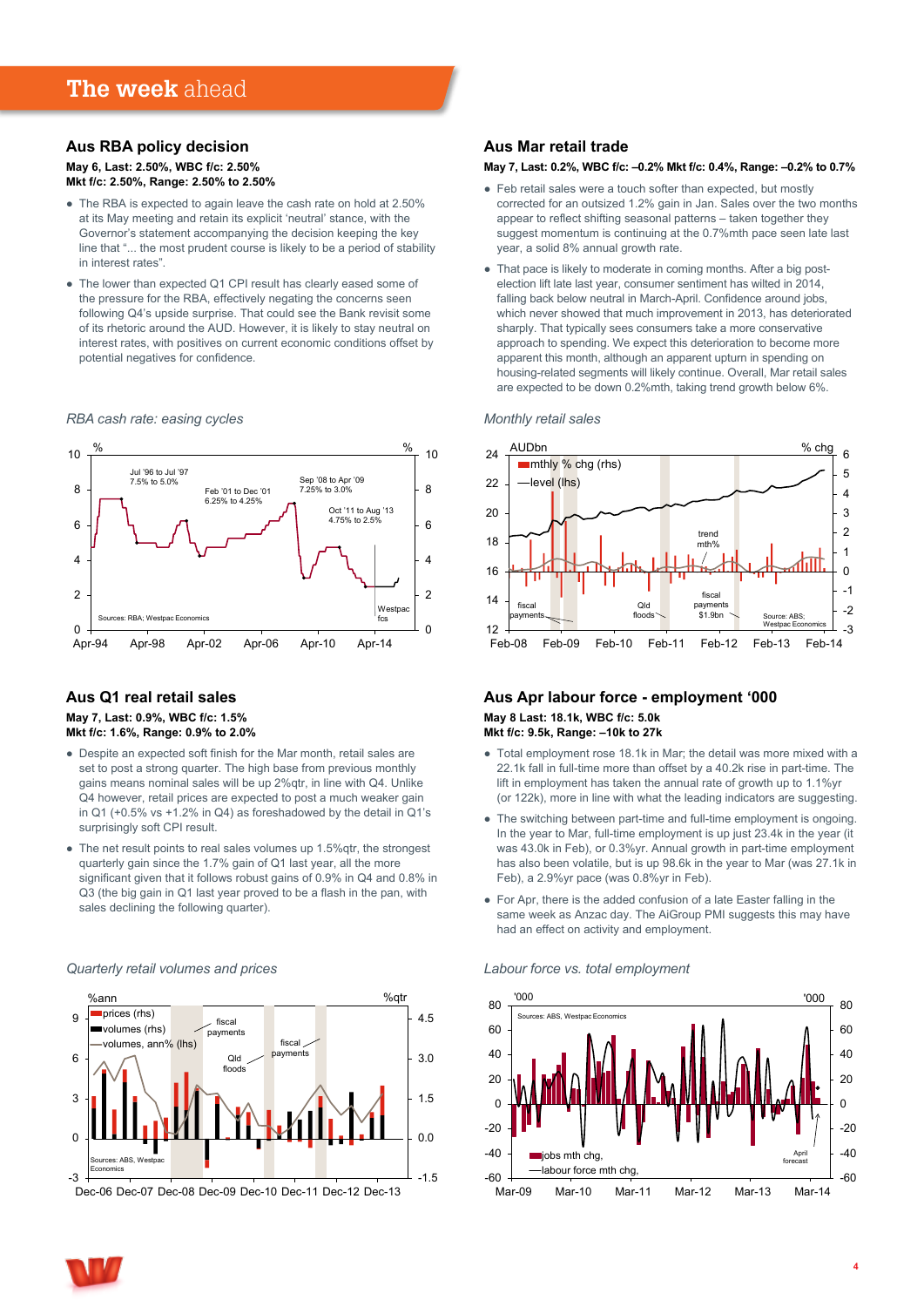### **The week** ahead

#### **Aus Apr labour force - unemployment rate % May 8 Last: 5.8%, WBC f/c: 5.9% Mkt f/c: 5.9%, Range: 5.8% to 6.1%**

- The stronger than expected 18.1k Mar print for employment (market +5k, Westpac –20k) did not explain the fall in the unemployment rate from 6.1% to 5.8%. This was explained by the surprisingly large fall in participation rate, from 64.9% to 64.7%. If the participation rate had held at 64.9%, the unemployment rate would have been 6.0% in Mar (i.e. the fall in the part-rate was worth 0.2ppts of the 0.3ppt fall in the unemployment rate),
- We suspect that any Easter/Anzac effect would also appear in participation. As such, we have held the participation rate flat at 64.7%, versus looking for a bounce. This is why we are forecasting a 0.1ppt rise in the unemployment rate.

#### *Unemployment and participation rates* **Unemployment and participation rates**



#### **ECB Council meeting**

#### **May 8, repo rate Last: 0.25%, WBC f/c: 0.25%**

- At the April presser, Draghi warned the longer that inflation remained low, the greater the risk inflation expectations become unanchored. He then discussed quantitative easing at length. But he also noted the surprise fall in the flash CPI for March was in part due to "volatility of services prices ... especially travel ... which produced much lower inflation in March and may well produce higher inflation data next month." The CPI did indeed rise from 0.5% to 0.7%yr in April; that would suggest the ECB is not inclined to ease further yet.
- Our analysis indicates travel discounting stretching into May (which was deeper than last year thanks to euro appreciation) will push the May CPI back down to 0.5%yr. The ECB will have seen Q1 GDP and updated growth and inflation forecasts by then; ahead of the June 5 ECB Council meeting, easing speculation will be intense.



*Unusual seasonality at play, but inflation weak* **Unusual seasonality at play, but inflation weak**

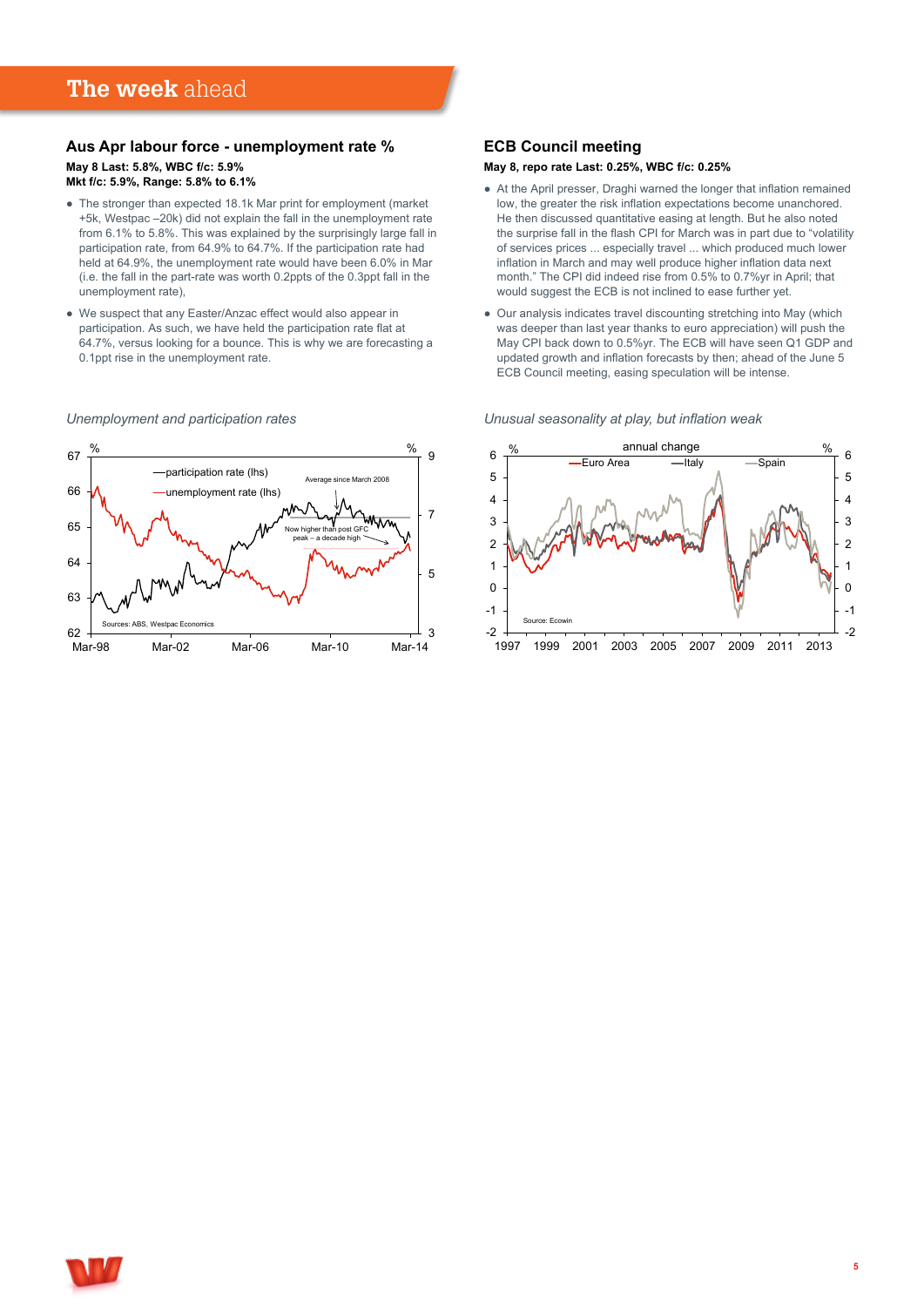# <span id="page-5-0"></span>**Data** calendar

|                  |                                      | Last                         | median                       | Market Westpac             | forecast Risk/Comment                                                                                                              |
|------------------|--------------------------------------|------------------------------|------------------------------|----------------------------|------------------------------------------------------------------------------------------------------------------------------------|
| Mon <sub>5</sub> |                                      |                              |                              |                            |                                                                                                                                    |
| Aus              | Apr TD-MI inflation gauge %yr        | 2.7%                         | $\qquad \qquad -$            | -                          | Has picked up from the late '13 low of 2.1% yr, but still within the band.                                                         |
|                  | Mar dwelling approvals               | $-5.0%$                      | 1.5%                         | $-1.5%$                    | Strong surge over second half of 2013 showing signs of 'topping out'.                                                              |
|                  | Apr ANZ job ads                      | 1.4%                         | $\qquad \qquad -$            | $\overline{\phantom{a}}$   | There has been three positive months in a row, but Easter/Anzac risks.                                                             |
| Chn              | Apr HSBC manufacturing PMI - final   | 48.3                         | 48.4                         | $\overline{\phantom{0}}$   | Flash improved by 0.3pts from March, no compelling case for revision.                                                              |
| Eur              | May Sentix investor confidence       | 14.1                         | 14.0                         | 13.0                       | Slippage due Chinese slowdown, Ukraine; equities upswing curtailed.                                                                |
|                  | Mar PPI %yr                          | $-1.7%$                      | $-1.8%$                      |                            | PPI decelerating at fastest pace in four years.                                                                                    |
|                  | <b>Spring Economic Forecasts</b>     | $\overline{\phantom{0}}$     |                              |                            | Forecasts for inflation might be revised lower, but not for growth.                                                                |
| UK               | Early May Bank Holiday               | $\overline{\phantom{0}}$     |                              |                            | UK markets closed.                                                                                                                 |
| <b>US</b>        | April PMI services final             | 54.2 a                       | $\qquad \qquad -$            |                            | Alternative to ISM non-manufacturing, sometimes consistent.                                                                        |
|                  | Apr ISM non-manufacturing            | 53.1                         | 54.1                         | 54.0                       | Struggling to recover from early yr weakness that was not just about snow.                                                         |
| Tue 6            |                                      |                              |                              |                            |                                                                                                                                    |
| Aus              | Mar trade balance, AUDbn             | 1.2                          | 1.0                          | 0.9                        | A 4th consecutive surplus. Imports flat, exports -1% on lower prices.                                                              |
|                  | RBA policy decision                  | 2.50%                        | 2.50%                        | 2.50%                      | Rates on hold, but comments on AUD may shift after low Q1 CPI.                                                                     |
| Eur              | Apr PMI composite final              | 54.0 a                       | $\overline{\phantom{0}}$     | 54.0                       | Divergence between French and German PMIs opening up again?.                                                                       |
|                  | Mar retail sales                     | 0.4%                         | $-0.3%$                      | 0.2%                       | German retail sales fell in March, but French consumer spending up.                                                                |
| UK               | Apr PMI services                     | 57.6                         | 57.8                         | 57.5                       | Services growth solid not spectacular.                                                                                             |
|                  | Apr BRC shop price index %yr         | $-1.7\%$                     | $\qquad \qquad -$            | -                          | Clue to part of CPI basket, useful for flagging turning points in CPI.                                                             |
|                  | Apr house prices %yr                 | 8.7%                         | 8.9%                         |                            | Halifax index due 6-9 May.                                                                                                         |
| US               | May IBD-TIPP economic optimism       | 48.0                         | $\overline{\phantom{0}}$     | 47.0                       | First read on confidence for May.                                                                                                  |
|                  | Mar trade balance \$bn               | $-42.3$                      | $-40.4$                      |                            | In Feb, imports were up 2.1%, but exports rose 3.6%.                                                                               |
|                  | Fedspeak                             | $\qquad \qquad -$            | -                            | $\qquad \qquad -$          | Stein.                                                                                                                             |
| Can              | Mar trade balance C\$bn              | 0.3                          | 0.5                          | $\overline{\phantom{0}}$   | Exports down 0.6% in Feb, imports up 0.1%.                                                                                         |
| Wed 7            | Apr Ivey PMI                         | 55.2                         | $\overline{\phantom{0}}$     |                            | Partial recovery from Dec's lowest reading since 2009 stalled.                                                                     |
| <b>NZ</b>        | GlobalDairyTrade auction             | $-2.60%$                     | $\qquad \qquad -$            |                            | Tentative signs of stabilisation.                                                                                                  |
|                  | Q1 HLFS employment                   | 1.10%                        | 0.60%                        | $\qquad \qquad -$<br>0.50% | More sustainable growth after a sharp catch-up in H2 last year.                                                                    |
|                  | Q1 HLFS unemployment rate            | 6.00%                        | 5.80%                        | 5.80%                      | Surveys suggest a continuation of the recent pace of improvement.                                                                  |
|                  | Q1 labour cost index                 | 0.60%                        | 0.50%                        | 0.50%                      | Wage growth picking up, but not dramatically with inflation still low.                                                             |
| Aus              | Mar retail sales                     | 0.2%                         | 0.4%                         | $-0.2%$                    | Some moderation in mthly sales likely following weaker consumer                                                                    |
|                  | Q1 real retail sales                 | 0.9%                         | 1.6%                         | 1.5%                       | sentiment but base effects and low CPI point to big Q1 volume gain.                                                                |
| Chn              | Apr HSBC China services PMI          | 51.9                         | $\qquad \qquad -$            | $\overline{\phantom{a}}$   | Business survey universe has been downbeat in 2014 without exception.                                                              |
| Ger              | Mar factory orders                   | 0.6%                         | 0.4%                         | $-0.4%$                    | Four back-to-back (modest) gains rare, but kept annual growth >6%.                                                                 |
| US               | Mar consumer credit \$bn             | \$16.4                       | \$15.0                       | $\qquad \qquad -$          | Student and auto loans the main drivers in 2013 and so far this year.                                                              |
|                  | Q1 productivity % ann                | 1.8%                         | $-0.5%$                      | $-1.3%$                    | No GDP growth!                                                                                                                     |
| Can              | Mar building permits                 | $-11.6%$                     | 4.0%                         |                            | Plunge led by residential down 21% in Feb.                                                                                         |
| Thu <sub>8</sub> |                                      |                              |                              |                            |                                                                                                                                    |
| Aus              | Apr employment '000                  | 18.1k                        | 9.5k                         | 5.0k                       | Easter/Anzac falling in the same week adds to the potential volatility                                                             |
|                  | Apr unemployment rate                | 5.8%                         | 5.9%                         | 5.9%                       | should impact employment and participation.                                                                                        |
| Chn              | Apr trade balance USDbn              | 7.71                         | 18.9                         | $\qquad \qquad -$          | Expect another major swing in y/y M, less so for X, surplus to widen.                                                              |
| Eur              | <b>ECB Council decision</b>          | 0.25%                        | 0.25%                        | 0.25%                      | Policy easing in some form likely by June. See text box.                                                                           |
| Ger              | Mar industrial production            | 0.4%                         | 0.2%                         | 0.5%                       | Factory PMI solid, orders up 6%yr, but China/euro gains worries.                                                                   |
| UK               | Apr house prices net bal %           | 57%                          | 55%                          | -                          | RICS survey of member surveyors.                                                                                                   |
|                  | Mar trade balance £bn                | $-9.0$                       | $-9.0$                       | $\overline{\phantom{0}}$   | Exports down 1.6% and imports off 2.2% saw deficit narrow in Feb.                                                                  |
|                  | BOE policy decision                  | $0.50\%$                     | 0.50%                        | 0.50%                      | Asset purchases to remain suspended at £375bn.                                                                                     |
| US               | Initial jobless claims w/e May 3     | 344k                         | $\overline{\phantom{0}}$     | 325k                       | Seasonality distortions around Easter, spring break lifting claims.                                                                |
|                  | Fedspeak                             | $\qquad \qquad -$            | -                            | -                          | Evans, Tarullo, Bullard.                                                                                                           |
| Can              | Mar new house prices %yr             | 1.5%                         | -                            |                            | Had slowed to 1.3%yr in Dec.                                                                                                       |
|                  | Apr housing starts                   | $-17.7%$                     | $\qquad \qquad -$            |                            | Permits plunge fed into starts.                                                                                                    |
| Fri 9            |                                      |                              |                              |                            |                                                                                                                                    |
| Aus<br>Chn       | May RBA Statement on Monetary Policy | $\qquad \qquad -$<br>$-2.3%$ | $\qquad \qquad -$<br>$-1.8%$ |                            | Includes updated forecasts - inflation down, growth potentially up.<br>Deflationary impulse evident at all stages of supply chain. |
|                  | Apr PPI %yr<br>Apr CPI %yr           | 2.4%                         | 2.1%                         | $\qquad \qquad -$          | Food volatile, non-food rolling over, with shelter topping out.                                                                    |
| Ger              | Mar exports                          | $-1.4%$                      | 1.0%                         | 0.9%                       | With IP rising, foreign orders mixed, exports should rise not bounce.                                                              |
| UK               | Mar construction output              | $-2.8%$                      | 0.6%                         | $\overline{\phantom{m}}$   | Flooding disruption.                                                                                                               |
|                  | Mar industrial production            | 0.9%                         | $-0.1%$                      | 0.4%                       | Factory PMI for Mar was lowest since July last year, but rose in April.                                                            |
| US               | Mar wholesale inventories            | 0.5%                         | 0.5%                         |                            | Inventories significant drag on Q1 GDP growth.                                                                                     |
|                  | Fedspeak                             | $\qquad \qquad -$            | <b>-</b>                     |                            | Kocherlakota.                                                                                                                      |
| Can              | Apr employment ch                    | 43k                          | 21k                          | 5k                         | Jobs growth volatile, but uptrend might be emerging.                                                                               |
| <b>Sat 10</b>    |                                      |                              |                              |                            |                                                                                                                                    |
| Chn              | Apr new bank loans RMBbn             | 1050                         | 803                          | $\qquad \qquad -$          | Tentative date: Seasonality points down, banks share of total rising.                                                              |
|                  | Apr total new credit RMBbn           | 2070                         |                              |                            | Tentative date: Entrusted loans still strong, but bills, trusts contracting.                                                       |
|                  | Apr M2 money supply %yr              | 12.1%                        | 12.1%                        | $\qquad \qquad -$          | Tentative date: Soft capital inflows & weaker nominal activity hit M2.                                                             |

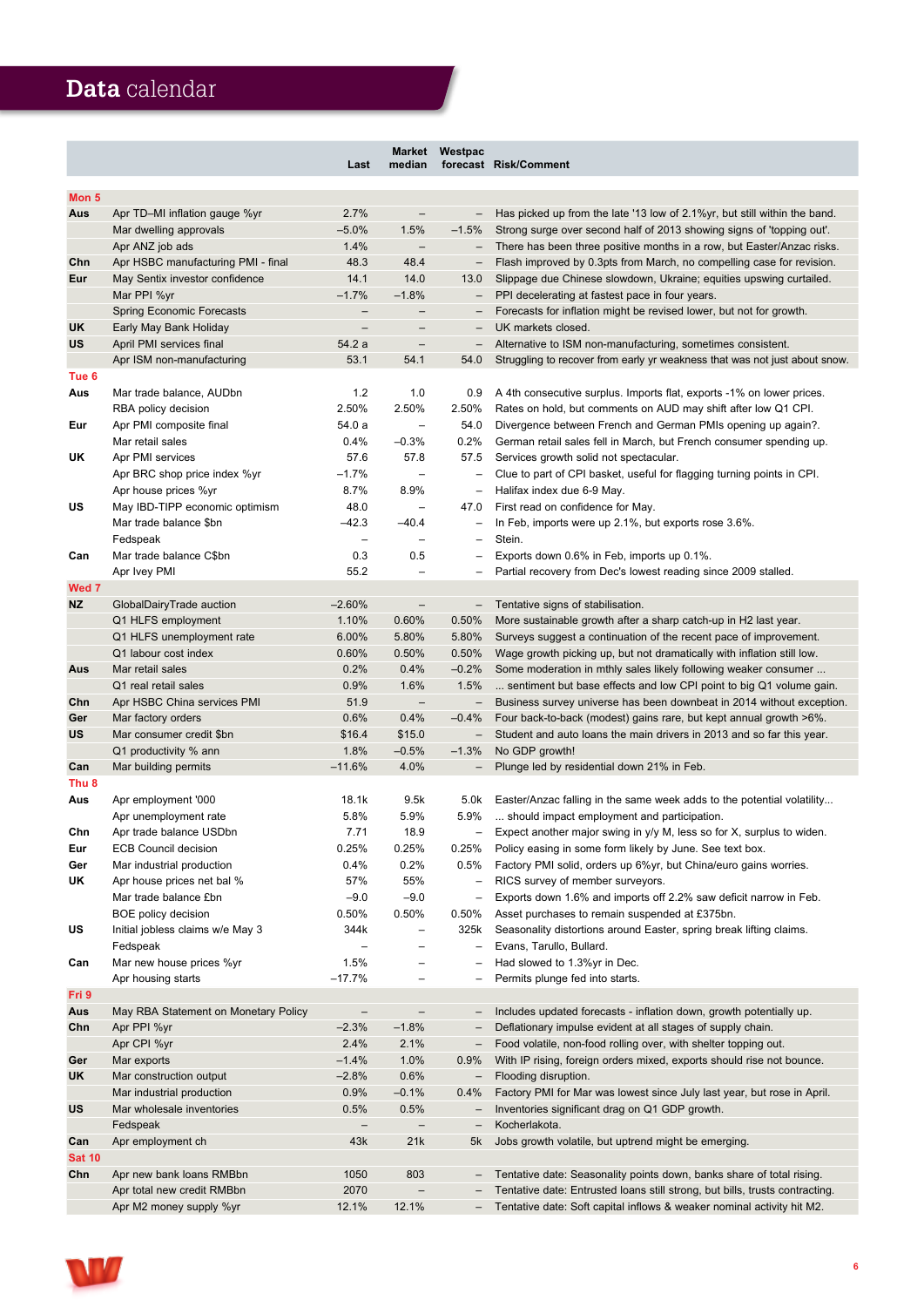# <span id="page-6-0"></span>**New Zealand** forecasts

| <b>Economic Growth Forecasts</b>        |        |        | <b>Calendar years</b><br>March years |        |        |        |        |        |
|-----------------------------------------|--------|--------|--------------------------------------|--------|--------|--------|--------|--------|
| % change                                | 2013   | 2014f  | 2015f                                | 2016f  | 2012   | 2013   | 2014f  | 2015f  |
| <b>GDP (Production) ann avg</b>         | 2.3    | 3.1    | 4.0                                  | 3.0    | 2.6    | 2.7    | 4.0    | 3.2    |
| <b>Employment</b>                       | 0.4    | 3.3    | 2.8                                  | 1.5    | 0.4    | 2.9    | 2.9    | 1.8    |
| Unemployment Rate % s.a.                | 6.2    | 5.8    | 5.1                                  | 4.8    | 6.8    | 6.0    | 5.1    | 4.7    |
| <b>CPI</b>                              | 0.9    | 1.5    | 1.8                                  | 2.4    | 0.9    | 1.6    | 1.6    | 2.2    |
| <b>Current Account Balance % of GDP</b> | $-3.9$ | $-3.1$ | $-4.9$                               | $-5.2$ | $-4.1$ | $-3.4$ | $-4.1$ | $-5.3$ |

| <b>Financial Forecasts</b> | $Jun-14$ | Sep-14 | <b>Dec-14</b> | $Mar-15$ | $Jun-15$ | <b>Sep-15</b> |
|----------------------------|----------|--------|---------------|----------|----------|---------------|
| Cash                       | 3.25     | 3.50   | 3.75          | 4.00     | 4.00     | 4.25          |
| 90 Day bill                | 3.50     | 3.75   | 4.00          | 4.20     | 4.30     | 4.50          |
| 2 Year Swap                | 4.10     | 4.30   | 4.50          | 4.65     | 4.80     | 5.00          |
| 5 Year Swap                | 4.70     | 4.80   | 4.90          | 5.05     | 5.20     | 5.35          |
| 10 Year Bond               | 4.80     | 5.00   | 5.10          | 5.20     | 5.30     | 5.40          |
| <b>NZD/USD</b>             | 0.86     | 0.86   | 0.84          | 0.83     | 0.82     | 0.83          |
| NZD/AUD                    | 0.95     | 0.96   | 0.95          | 0.95     | 0.94     | 0.93          |
| NZD/JPY                    | 89.4     | 88.6   | 85.7          | 85.5     | 85.3     | 86.6          |
| <b>NZD/EUR</b>             | 0.63     | 0.63   | 0.64          | 0.64     | 0.63     | 0.63          |
| NZD/GBP                    | 0.50     | 0.51   | 0.50          | 0.49     | 0.47     | 0.45          |
| <b>TWI</b>                 | 80.5     | 80.9   | 80.0          | 79.6     | 78.6     | 78.4          |

*2 Year Swap and 90 Day Bank Bills*



#### *NZ interest rates as at market open on Monday 5 May 2014*

| <b>Interest Rates</b> | <b>Current</b> | Two weeks ago | One month ago |
|-----------------------|----------------|---------------|---------------|
| Cash                  | 3.00%          | 2.75%         | 2.75%         |
| 30 Days               | 3.18%          | 3.16%         | 3.00%         |
| 60 Days               | 3.25%          | 3.23%         | 3.09%         |
| 90 Days               | 3.32%          | 3.30%         | 3.17%         |
| 2 Year Swap           | 4.00%          | 4.07%         | 4.05%         |
| 5 Year Swap           | 4.52%          | 4.62%         | 4.64%         |
|                       |                |               |               |

#### *NZD/USD and NZD/AUD*



#### *NZ foreign currency mid-rates as at Monday 5 May 2014*

| <b>Exchange Rates</b> | <b>Current</b> | Two weeks ago | One month ago |
|-----------------------|----------------|---------------|---------------|
| <b>NZD/USD</b>        | 0.8679         | 0.8565        | 0.8582        |
| <b>NZD/EUR</b>        | 0.6251         | 0.6209        | 0.6265        |
| NZD/GBP               | 0.5141         | 0.5101        | 0.5177        |
| NZD/JPY               | 88.68          | 87.89         | 88.62         |
| <b>NZD/AUD</b>        | 0.9339         | 0.9183        | 0.9244        |
| TWI                   | 80.60          | 79.67         | 80.18         |

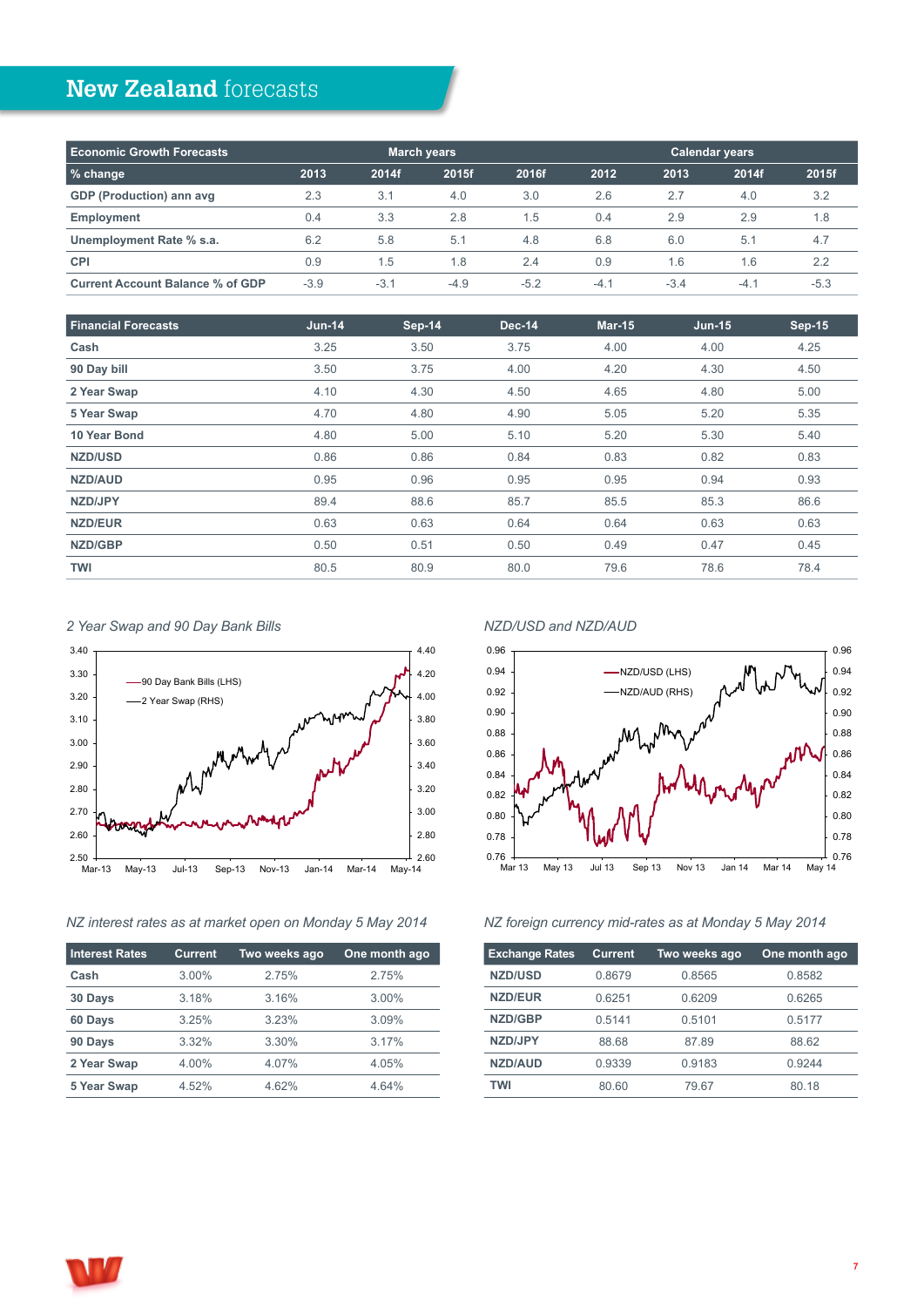## <span id="page-7-0"></span>Economic and Financial Forecasts

| Economic Forecasts (Calendar Years) | 2010   | 2011   | 2012   | 2013   | 2014f  | 2015f  |
|-------------------------------------|--------|--------|--------|--------|--------|--------|
| Australia                           |        |        |        |        |        |        |
| Real GDP % yr                       | 2.2    | 2.6    | 3.6    | 2.4    | 2.7    | 3.0    |
| CPI inflation % annual              | 2.8    | 3.0    | 2.2    | 2.7    | 2.2    | 2.4    |
| Unemployment %                      | 5.2    | 5.2    | 5.3    | 5.8    | 6.5    | 6.3    |
| Current Account % GDP               | $-3.5$ | $-2.8$ | $-4.1$ | $-2.9$ | $-3.1$ | $-2.0$ |
| <b>United States</b>                |        |        |        |        |        |        |
| Real GDP %yr                        | 2.5    | 1.8    | 2.8    | 1.9    | 2.2    | 2.5    |
| Consumer Prices %yr                 | 1.6    | 3.1    | 2.1    | 1.5    | 1.5    | 1.5    |
| Unemployment Rate %                 | 9.6    | 8.9    | 8.1    | 7.4    | 6.8    | 6.2    |
| <b>Current Account %GDP</b>         | $-3.0$ | $-2.9$ | $-2.7$ | $-2.3$ | $-2.4$ | $-2.3$ |
| Japan                               |        |        |        |        |        |        |
| Real GDP %yr                        | 4.9    | $-0.3$ | 1.5    | 1.6    | 1.5    | 1.3    |
| <b>Euroland</b>                     |        |        |        |        |        |        |
| Real GDP %yr                        | 1.9    | 1.6    | $-0.6$ | $-0.4$ | 0.8    | 0.8    |
| <b>United Kingdom</b>               |        |        |        |        |        |        |
| Real GDP %yr                        | 1.6    | 1.2    | 0.2    | 1.7    | 2.6    | 2.1    |
| China                               |        |        |        |        |        |        |
| Real GDP %yr                        | 10.4   | 9.3    | 7.7    | 7.7    | 7.3    | 7.6    |
| East Asia ex China                  |        |        |        |        |        |        |
| Real GDP %yr                        | 7.8    | 4.3    | 3.9    | 4.0    | 4.0    | 5.0    |
| World                               |        |        |        |        |        |        |
| Real GDP %yr                        | 5.2    | 3.9    | 3.2    | 2.9    | 3.2    | 3.8    |
| Forecasts finalised 4 April 2014    |        |        |        |        |        |        |

| <b>Interest Rate Forecasts</b> | Latest | $Jun-14$ | <b>Sep-14</b> | Dec-14 | Mar-15 | $Jun-15$ |
|--------------------------------|--------|----------|---------------|--------|--------|----------|
| <b>Australia</b>               |        |          |               |        |        |          |
| Cash                           | 2.50   | 2.50     | 2.50          | 2.50   | 2.50   | 2.50     |
| 90 Day Bill                    | 2.68   | 2.55     | 2.55          | 2.55   | 2.55   | 2.65     |
| 10 Year Bond                   | 3.90   | 3.90     | 4.00          | 4.10   | 4.30   | 4.50     |
| International                  |        |          |               |        |        |          |
| Fed Funds                      | 0.125  | 0.125    | 0.125         | 0.125  | 0.125  | 0.125    |
| US 10 Year Bond                | 2.62   | 2.60     | 2.70          | 2.80   | 3.00   | 3.20     |
| <b>ECB Repo Rate</b>           | 0.25   | 0.25     | 0.25          | 0.25   | 0.25   | 0.25     |

| <b>Exchange Rate Forecasts</b> | Latest | $Jun-14$ | Sep-14 | <b>Dec-14</b> | <b>Mar-15</b> | <b>Jun-15</b> |
|--------------------------------|--------|----------|--------|---------------|---------------|---------------|
| AUD/USD                        | 0.9278 | 0.91     | 0.90   | 0.88          | 0.87          | 0.87          |
| USD/JPY                        | 102.35 | 104      | 103    | 102           | 103           | 104           |
| EUR/USD                        | 1.3863 | 1.36     | 1.34   | 1.30          | 1.28          | 1.28          |
| AUD/NZD                        | 1.0751 | 1.06     | 1.05   | 1.05          | 1.05          | 1.06          |

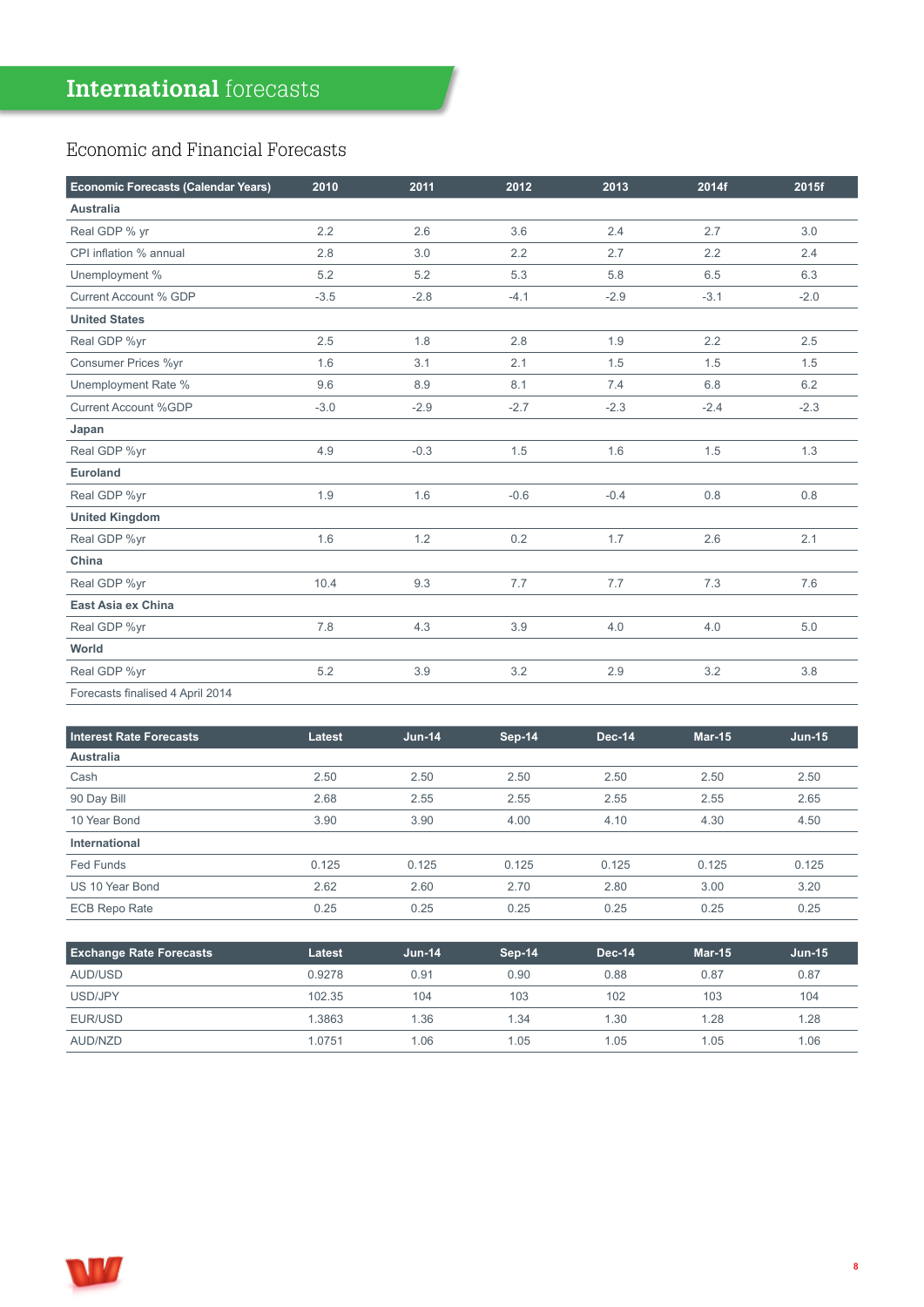### Westpac economics team contact details

**Dominick Stephens,** Chief Economist +64 9 336 5671

**Michael Gordon,** Senior Economist +64 9 336 5670

**Felix Delbrück,** Senior Economist +64 9 336 5668

**Anne Boniface,** Senior Economist +64 9 336 5669

Any questions email: economics@westpac.co.nz

For email address changes contact: WNZResearch@westpac.co.nz

Past performance is not a reliable indicator of future performance. The forecasts given in this document are predictive in character. Whilst every effort has been taken to ensure that the assumptions on which the forecasts are based are reasonable, the forecasts may be affected by incorrect assumptions or by known or unknown risks and uncertainties. The ultimate outcomes may differ substantially from these forecasts.

# Disclaimer

**Things you should know:** Each time someone visits our site, data is captured so that we can accurately evaluate the quality of our content and make improvements for you. We may at times use technology to capture data about you to help us to better understand you and your needs, including potentially for the purposes of assessing your individual reading habits and interests to allow us to provide suggestions regarding other reading material which may be suitable for you.

If you are located in Australia, this material and access to this website is provided to you solely for your own use and in your own capacity as a wholesale client of Westpac Institutional Bank being a division of Westpac Banking Corporation ABN 33 007 457 141 AFSL 233714 ('Westpac'). If you are located outside of Australia, this material and access to this website is provided to you as outlined below.

This material and this website contain general commentary only and does not constitute investment advice. Certain types of transactions, including those involving futures, options and high yield securities give rise to substantial risk and are not suitable for all investors. We recommend that you seek your own independent legal or financial advice before proceeding with any investment decision. This information has been prepared without taking account of your objectives, financial situation or needs. This material and this website may contain material provided by third parties. While such material is published with the necessary permission none of Westpac or its related entities accepts any responsibility for the accuracy or completeness of any such material. Although we have made every effort to ensure the information is free from error, none of Westpac or its related entities warrants the accuracy, adequacy or completeness of the information, or otherwise endorses it in any way. Except where contrary to law, Westpac and its related entities intend by this notice to exclude liability for the information. The information is subject to change without notice and none of Westpac or its related entities is under any obligation to update the information or correct any inaccuracy which may become apparent at a later date. The information contained in this material and this website does not constitute an offer, a solicitation of an offer, or an inducement to subscribe for, purchase or sell any financial instrument or to enter a legally binding contract. Past performance is not a reliable indicator of future performance. The forecasts given in this material and this website are predictive in character. Whilst every effort has been taken to ensure that the assumptions on which the forecasts are based are reasonable, the forecasts may be affected by incorrect assumptions or by known or unknown risks and uncertainties. The ultimate outcomes may differ substantially from these forecasts.

Transactions involving carbon give rise to substantial risk (including regulatory risk) and are not suitable for all investors. We recommend that you seek your own independent legal or financial advice before proceeding with any investment decision. This information has been prepared without taking account of your objectives, financial situation or needs. Statements setting out a concise description of the characteristics of carbon units, Australian carbon credit units and eligible international emissions units (respectively) are available at www. cleanenergyregulator.gov.au as mentioned in section 202 of the Clean Energy Act 2011, section 162 of the Carbon Credits (Carbon Farming Initiative) Act 2011 and section 61 of the Australian National Registry of Emissions Units Act 2011. You should consider each such statement in deciding whether to acquire, or to continue to hold, any carbon unit, Australian carbon credit unit or eligible international emissions unit.

#### **Additional information if you are located outside of Australia**

**New Zealand:** The current disclosure statement for the New Zealand division of Westpac Banking Corporation ABN 33 007 457 141 or Westpac New Zealand Limited can be obtained at the internet address www.westpac.co.nz. Westpac Institutional Bank products and services are provided by either Westpac Banking Corporation ABN 33 007 457 141 incorporated in Australia (New Zealand division) or Westpac New Zealand Limited. For further information please refer to the Product Disclosure Statement (available from your Relationship Manager) for any product for which a Product Disclosure Statement is required, or applicable customer agreement. Download the Westpac NZ QFE Group Financial Advisers Act 2008 Disclosure Statement at www.westpac.co.nz.

**China, Hong Kong, Singapore and India:** Westpac Singapore Branch holds a wholesale banking licence and is subject to supervision by the Monetary Authority of Singapore. Westpac Hong Kong Branch holds a banking license and is subject to supervision by the Hong Kong Monetary Authority. Westpac Hong Kong branch also holds a license issued by the Hong Kong Securities and Futures Commission (SFC) for Type 1 and Type 4 regulated activity.

Westpac Shanghai and Beijing Branches hold banking licenses and are subject to supervision by the China Banking Regulatory Commission (CBRC). Westpac Mumbai Branch holds a banking license from Reserve Bank of India (RBI) and subject to regulation and supervision by the RBI.